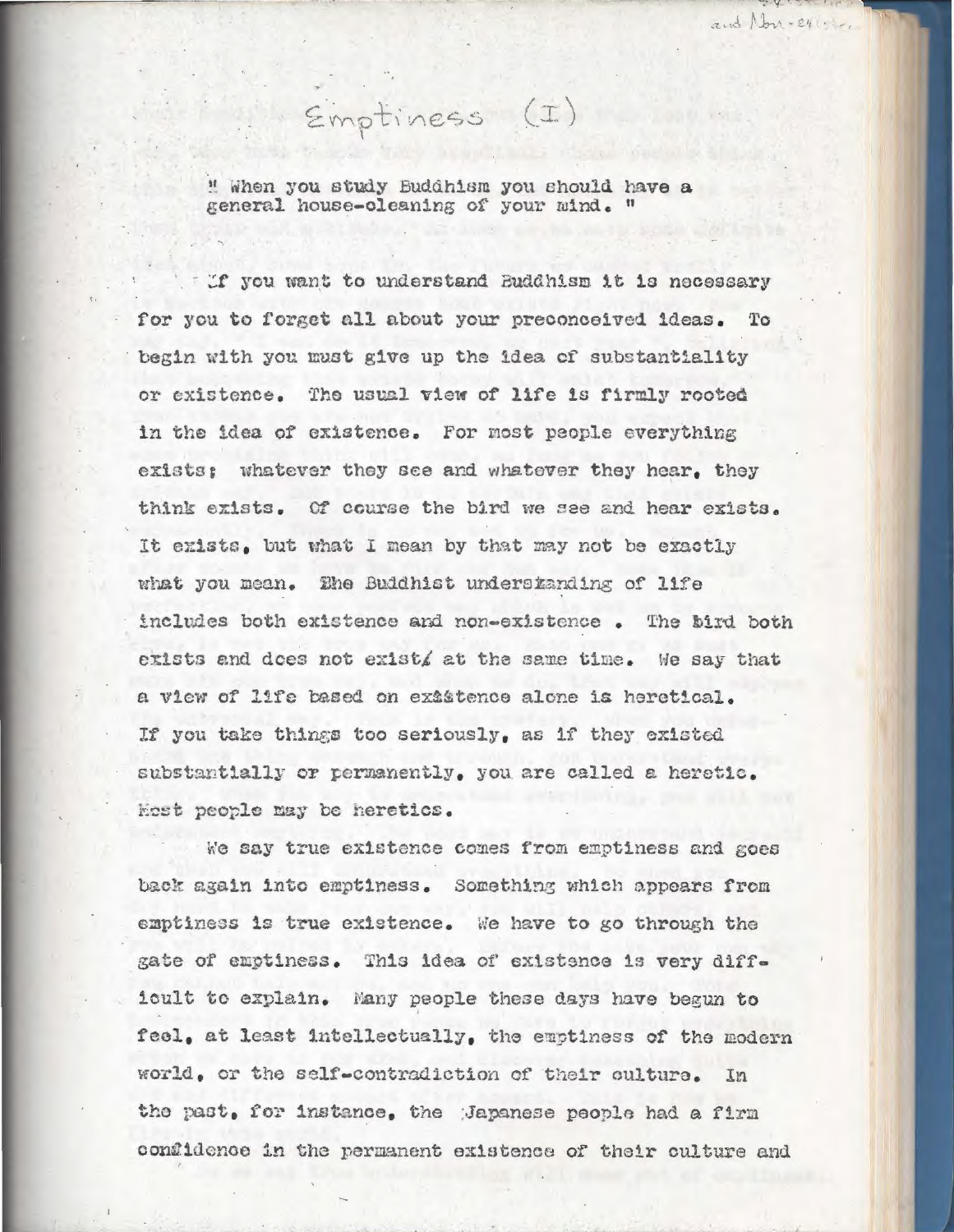their traditional way of life, but since they lost the war. they have become very skeptical. Some people think this skeptical attitude is awful, but actually it is better than their old attitude. As long as we have some definite idea about, some hope ing the future we cannot really be serious with the moment that exists right now. You may say. " I can do it tomotrow, or next year ", believing that something that exists today will exist tomorrow. Even though you are not trying so hard, you expect that some promising thing will come. as long as you follow a certain way. But there is no certain way that exists permanently. There is no way set up for us. Moment after moment we have to find our own way. Some idea of perfection, or some perfect way which is set up by someone else. is not the true way for us. Each one of us must make his own true way, and when we do, that way will express the universal way. This is the mystery. When you understand one thing through and through, you understand everything. When you try to understand everything, you will not understand anything. The best way is to understand yourself and then you will understand everything. So when you try hard to make your own way, you will help others, and you will be helped by others. Before you make your own way you cannot help anyone, and no one can help you. Tobe independent in this true sense we have to forget everything which we have in our mind, and discover something quite new and different moment after moment. This is how we live in this world.

So we say true understanding will come out of emptiness.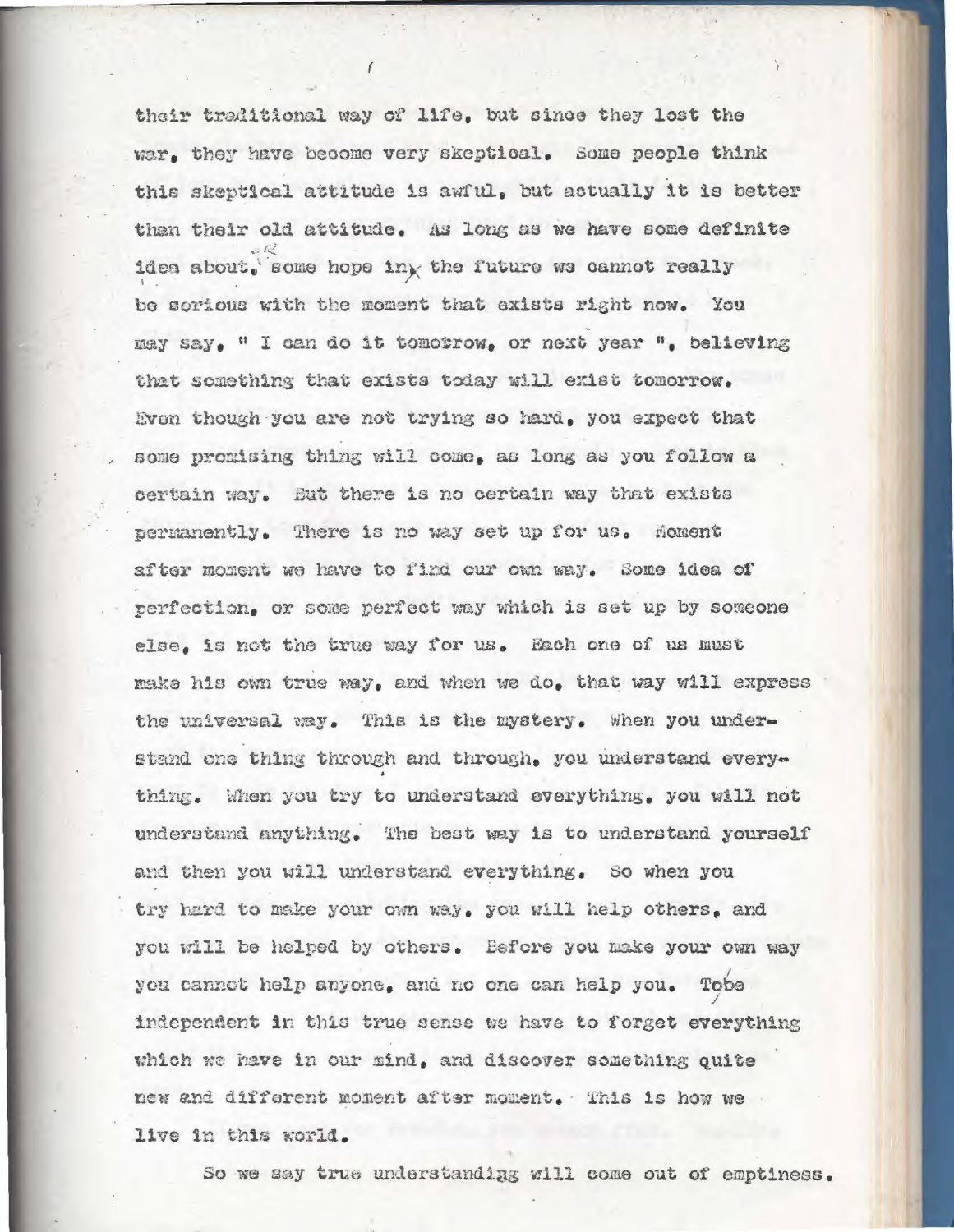So when you study Buddhiam you should have a general house-cleaning of your mind. You must take everything out of your room and clean it thoroughlyl ff it is necessary you may bring everything back in again. You may want many things. so one by one you can bring them back. But if they are not necessary there is no need to keep them.

We see the flying bird. Sometimes we see the trace of it. Actually you cannot see the trace of a flying bird, but sometimes we feel as if we could. This is also good. If it is necessary you should bring back in the things you took from your room.. But before you put something in your room it is necessary for you to take out something. If you don't, your room will become crowded with old, useless junk.

We say. " Step by step I stop the sound of the murmuring brook ". When you work along the brook you will hear the water running. The sound is continuous, but you must be able to stop it if you want to stop it. This is freedom: this is renunciation. One after another you will have various thoughts in your mind, but if you want to stop your thinking you can. So when you are able to stop the sound of the nurmuring brook, you will appreciate the feeling of your work. But as long as you have some fixed idea, or you are caught by some habitual way of doing things, you cannot appreciate things in their true sense.

If you seek for freedom, you cannot find, Absolute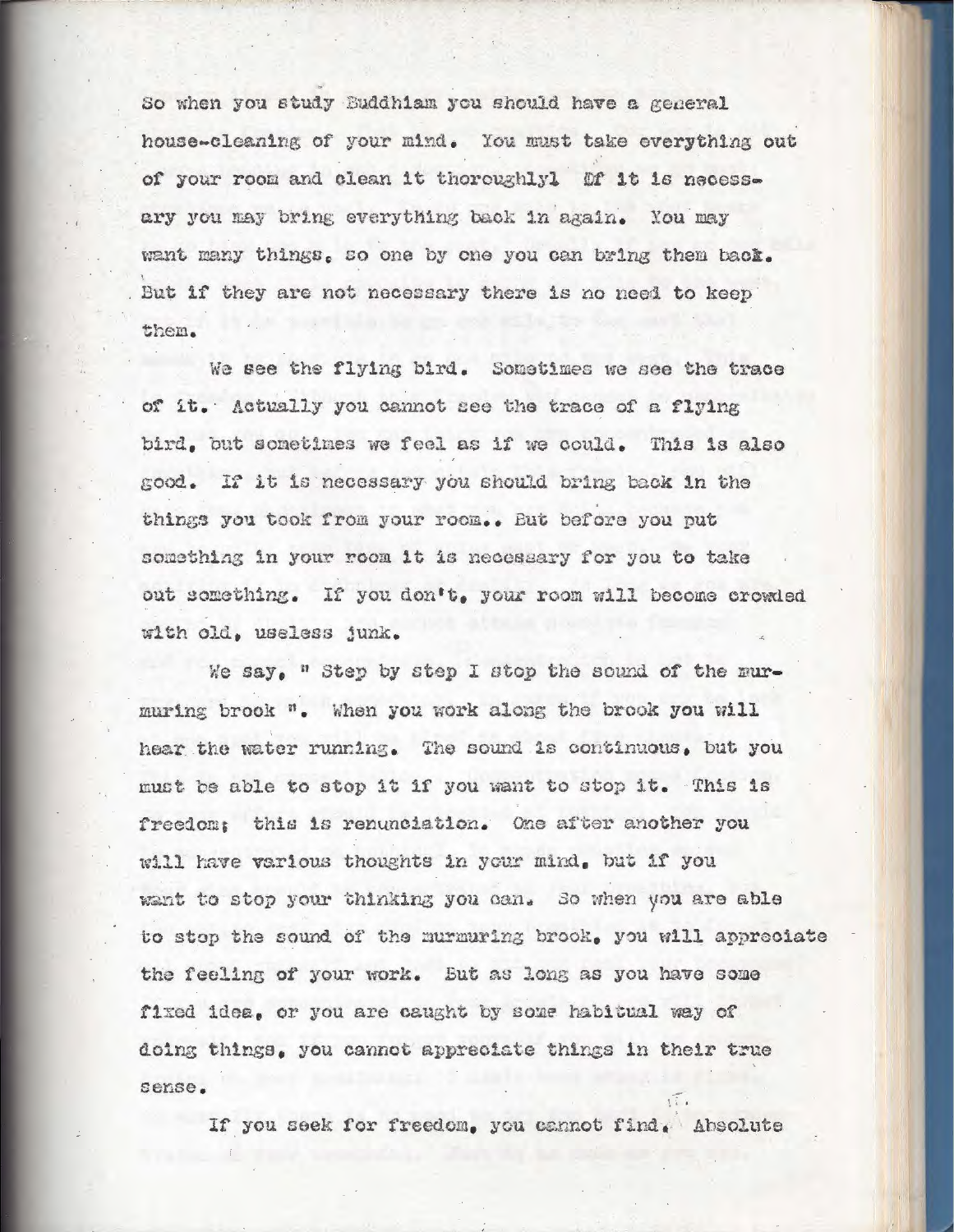freedon itself is necessary, before you can acquire absolute freedom. That is our practice. Our way is not always heading in one direction. Sometimes we go east; sometimes we go west. To go one mile to the west means to go back one mile to the east. Usually if you go one mile to the cast it is opposite to going one mile to the west. But if it is possible to go one mile to the east that means it is possible to go one mile to the west. This is freedom. Without this freedom you cannot be concentrated on what you do. You may think you are concentrated on something, but before you obtain this freedom, you will have some uneasiness in what you are doing, because you are bound by some idea of going east or west. So your activity is in dichotomy or duality. As long as you are caught by duality you cannot attain absolute freedom. and you cannot concentrate. Toncentration is not to try hard to watch something. In zazen if you try to look at one spot you will be tired in about five minutes. This is not concentration. Concentration means freedom. So your effort should be directed at nothing. You should be concentrated on nothing !. In zazen practice we say your mind should be concentrated on your breathing, but the way, to keep your mind on your breathing is to forget all about yourself and just to sit and feel your breathing. If you are concentrated on your breathing you will forget yourself, and if you forget yourself you will be concentrated on your breathing. I don't know which is first. So actually there is no need to try too hard to be concentrated on your breathing. Just do as much as you can.